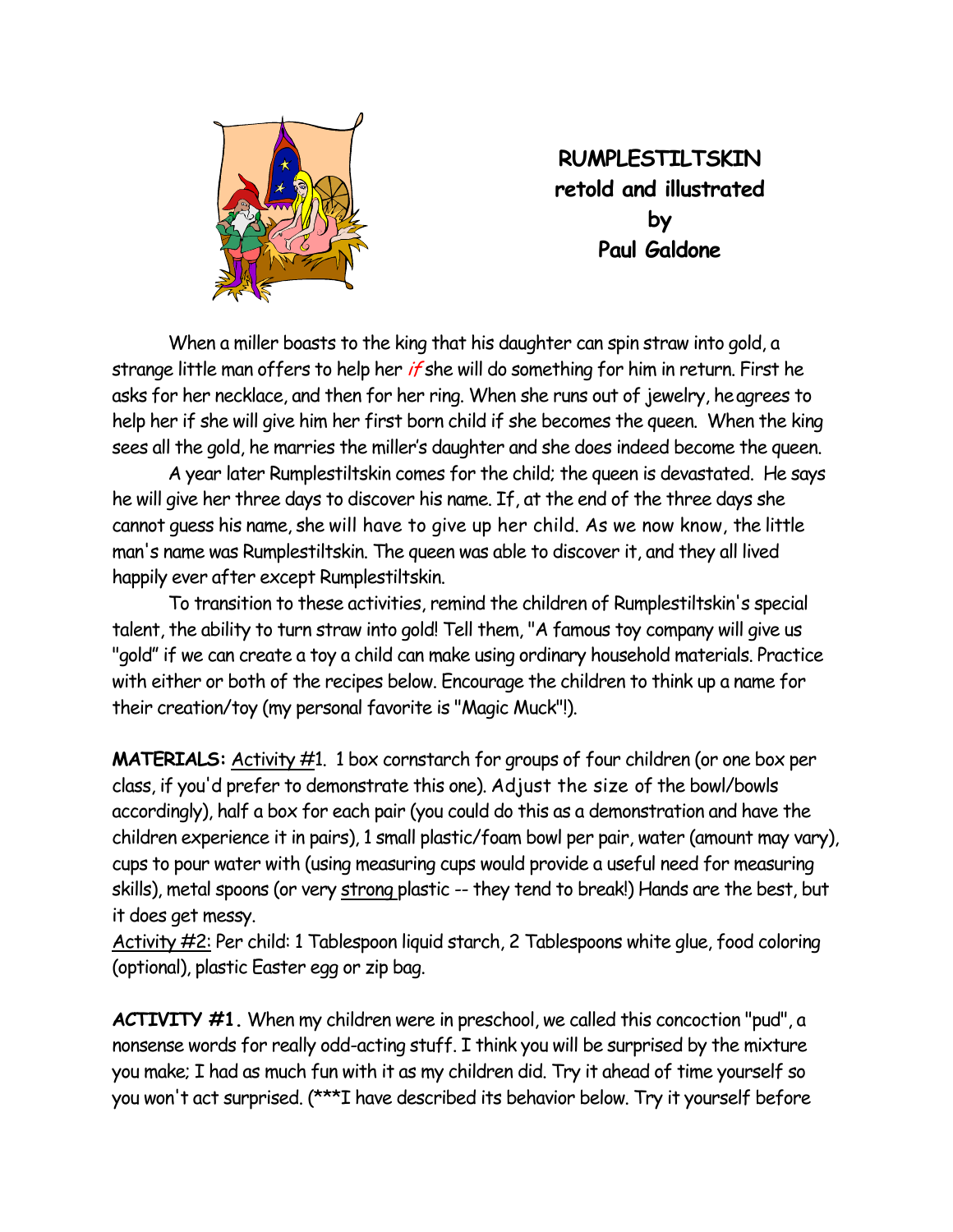you peek!! Don't be afraid to get your hands in it.) Have the children work in pairs. This is a good activity to do outdoors if you can; stirring the water and cornstarch together can get

VERY messy! Have them mix the cornstarch and water together in the small bowls. Cornstarch and water can be hard to mix; it becomes lumpy very easily. Have them add the water very SLOWLY. Have them experiment with their mixture. Take them through the steps below after you have given them enough time (at least 5-10 minutes) to try things on their own. Keep the bowls in the classroom for a few days and have them observe changes, if any. You might wish to try the activity the way it is described in the accompanying article from the LA Times, but the element of the surface tension will be lost. Maybe it would be fun to do both. This article also provides the reason why the "pud/goo" acts as it does.

\*\*\*If the mixture is right, there may be a thin film of water on top. If you touch it with a spoon, it will feel very hard, and almost impossible to break through. This is some form of surface tension. When you can finally break through, you will actually be able to see a fissure for a little while. Put some in your hand and let it run through your fingers. Pick up some more, and wrap your fingers into a fist around it; it will become dry and powdery but if you put it back in the bowl it will become "liquid" again and blend back in.

**ACTIVITY #2.** Try the "Funny Putty" activity as described on the accompanying page.

## **STANDARDS:**

**BSL:** 1.1, 1.3, 1.5, 1.7, 6.2, 11.3, 12.1, 12.3, 12.6 **NCTM:** 4d, 10a, 10b **SCS:** A1, B1, D1, H3, H4

Rumplestiltskin. Retold and illustrated by Paul Galdone. NY: Clarion Books, c1985. ISBN#08991 92661

The Los Angeles Times has a column in their Education Section called **California Classroom.** In the March 22, 2000 issue this experiment was offered as a learning link to the Discovery Science Center in Santa Ana, www.discoverycube.org. Here is the explanation for what happened:

 "Cornstarch and water do not mix completely. The cornstarch rides around, attached to the water, but not part of it. While this is happening, the mixture is a slushy goo.

 When pressure is applied to the mixture, the water molecules are forced in between the starch particles. The starch particles can then touch each other and link together to form a solid.